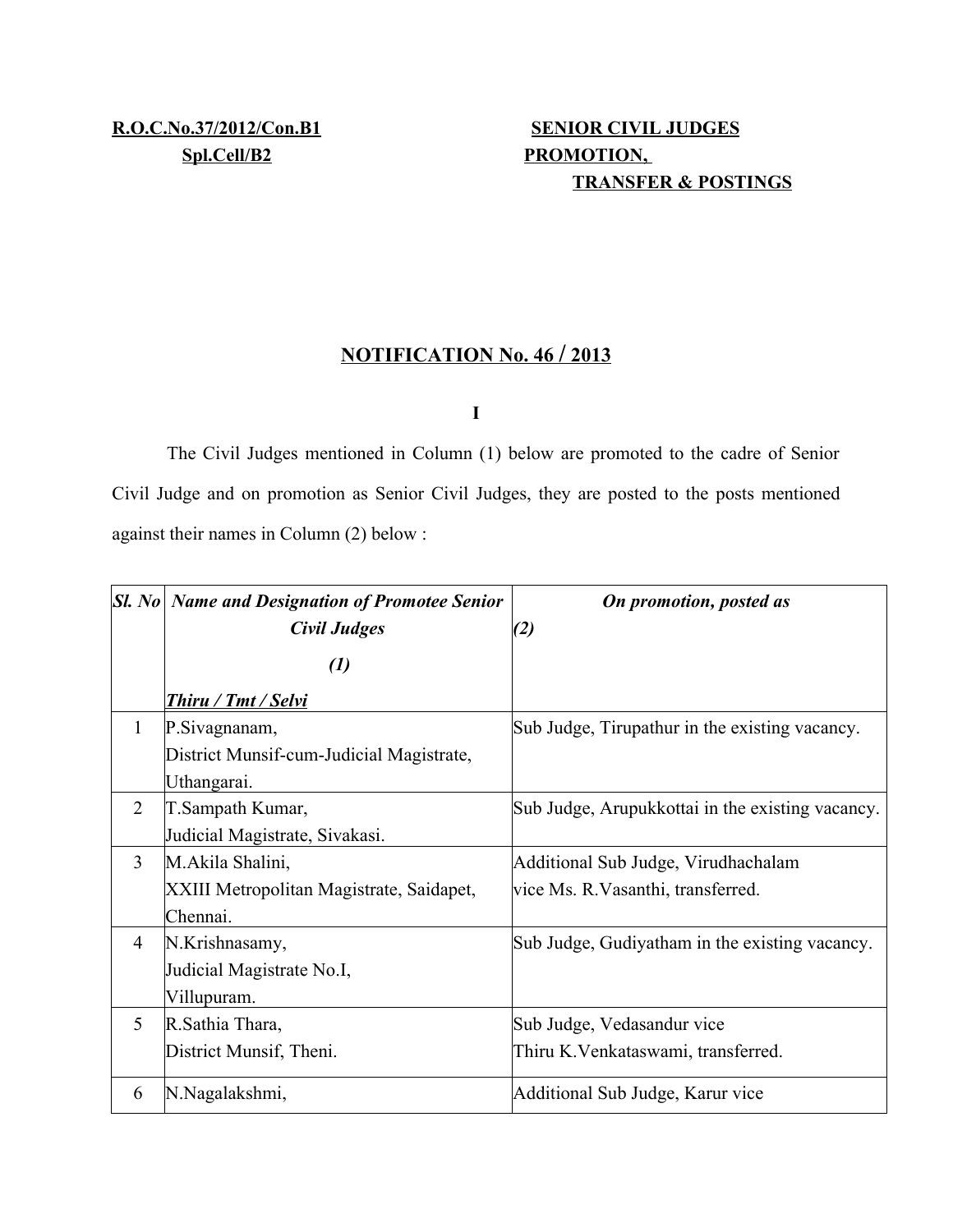|   | Judicial Magistrate No.VI, Tiruchirappalli.   | Thiru R. Sridharan, transferred.                                     |
|---|-----------------------------------------------|----------------------------------------------------------------------|
|   | B.Mohan,<br>Principal District Munsif, Karur. | II Additional Sub Judge, Cuddalore in the<br>existing vacancy.       |
| 8 | R.Shankar,<br>District Munsif, Thiruvottiyur. | Sub Judge, Udumalpet vice<br>Thiru K.Devadoss, transferred.          |
| 9 | K.Ravi,<br>District Munsif, Tambaram.         | Additional Sub Judge, Chengalpattu vice<br>Ms.R.Sathya, transferred. |

....2

#### -2-

#### **II**

The Senior Civil Judges mentioned in Column (1) below are transferred and posted to the posts noted against their names in Column (2) below :

| Sl. No         | <b>Name and Designation</b>         | <b>Transferred and posted as</b>                  |
|----------------|-------------------------------------|---------------------------------------------------|
|                | $\left( l\right)$                   | (2)                                               |
|                | <u>Thiru / Tmt / Selvi</u>          |                                                   |
| 1              | P.Vadamalai,                        | Chief Metropolitan Magistrate, Egmore, Chennai in |
|                | Chief Judicial Magistrate, Madurai. | the existing vacancy.                             |
| $\overline{2}$ | S.Saravanaperumal,                  | Chief Judicial Magistrate, Madurai vice Thiru     |
|                | Chief Judicial Magistrate,          | P. Vadamalai, transferred.                        |
|                | Virudhunagar @ Srivilliputhur.      |                                                   |
| 3              | K.Devadoss,                         | Chief Judicial Magistrate, Virudhunagar $\omega$  |
|                | Sub Judge, Udumalpet.               | Srivilliputhur vice Thiru S. Saravanaperumal,     |
|                |                                     | transferred.                                      |
| $\overline{4}$ | S.Alli,                             | Chief Judicial Magistrate, Karur in the existing  |
|                | Principal Sub Judge, Karur.         | vacancy.                                          |
| 5              | R.Sridharan,                        | Principal Sub Judge, Karur vice Ms.S.Alli,        |
|                | Additional Sub Judge, Karur.        | transferred.                                      |
| 6              | S. Senthil Kumaresan,               | Chief Judicial Magistrate, Salem in the existing  |